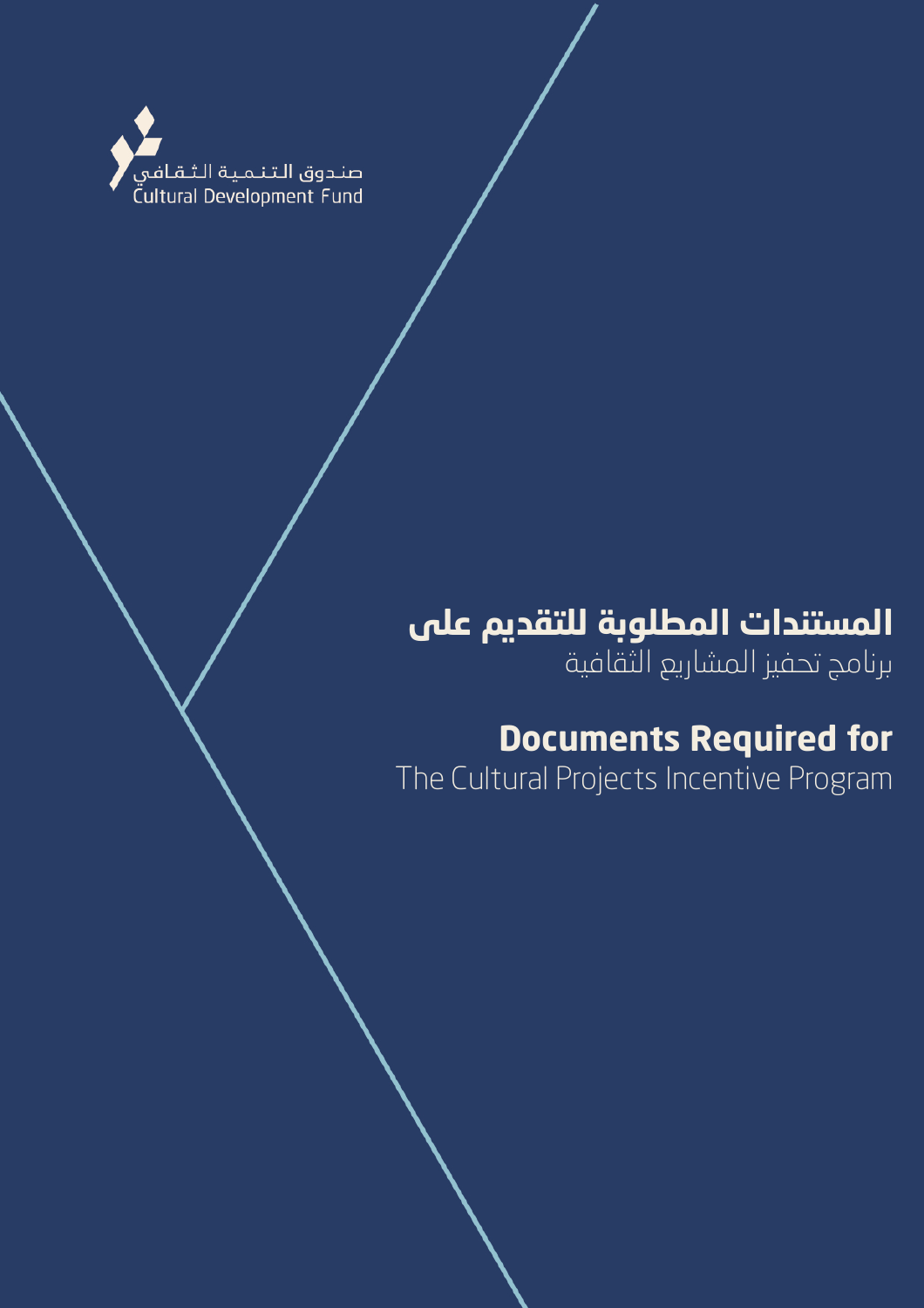#### Documents Required **Commercial Establishments**

## المستندات المطلوبة **للمؤسسات التجا34ة**

| النماذج والمستندات المطلوبة فى المرحلة الأولى<br>Documents required in the first stage                                                                                       |        |                                                                                                                    |  |  |
|------------------------------------------------------------------------------------------------------------------------------------------------------------------------------|--------|--------------------------------------------------------------------------------------------------------------------|--|--|
| Document                                                                                                                                                                     |        | المستند                                                                                                            |  |  |
| Project business plan template                                                                                                                                               | $\Box$ | نموذج خطة عمل المشروع                                                                                              |  |  |
| Project financial data template                                                                                                                                              | $\Box$ | نموذج المعلومات والبيانات المالية للمشروع                                                                          |  |  |
| A valid copy of the commercial registration which covers<br>applicants project scope activity                                                                                | $\Box$ | نسخة من السجل التجارس مع مطابقة نشاط السجل مع مجال المشروع<br>المقدم                                               |  |  |
| Confidentiality and Non-Disclosure Agreement                                                                                                                                 | $\Box$ | اتفاقية الالتزام بالسرية وعدم إفشاء المعلومات                                                                      |  |  |
| Letter of the authorized representative                                                                                                                                      | $\Box$ | خطاب تفويض او وكالة القائم على الطلب والصلاحيات الممنوحة له                                                        |  |  |
| النماذج والمستندات المطلوبة في المرحلة الثانية (بعد تجاوز المتقدم للمرحلة الأولى)<br>Documents required in the second stage (after the applicant has passed the first stage) |        |                                                                                                                    |  |  |
| Disclosure letter of non-conflict of interest                                                                                                                                | $\Box$ | خطاب إفصاح وعدم تعارض مصالح                                                                                        |  |  |
| No-objection agreement for the Fund to conduct due diligence                                                                                                                 | $\Box$ | اتفاقية عدم الممانعة من اجراء الصندوق للفحص النافى للجهالة                                                         |  |  |
| A copy of the national identity card of the management team                                                                                                                  | $\Box$ | نسخة من الموية الوطنية أو الإقامة لفريق الإدارة                                                                    |  |  |
| Valid identification for the owner of the establishment                                                                                                                      | $\Box$ | بطاقة الهوية الوطنية أو الإقامة سارية المفعول لمالك المؤسسة                                                        |  |  |
| CVs of the management team                                                                                                                                                   | $\Box$ | السير الخاتية لفريق الإدارة                                                                                        |  |  |
| Chamber of Commerce certificate                                                                                                                                              | $\Box$ | شهادة الغرفة التجارية                                                                                              |  |  |
| GOSI certificate                                                                                                                                                             | $\Box$ | شهادة التأمينات الاجتماعية                                                                                         |  |  |
| Saudization certificate                                                                                                                                                      | $\Box$ | شمادة السعودة                                                                                                      |  |  |
| VAT registration certificate                                                                                                                                                 | □      | شهادة تسجيل ضريبة القيمة المضافة                                                                                   |  |  |
| Certificate of Zakat, Tax and Customs Authority                                                                                                                              | $\Box$ | شهادة هيئة الزكاة والضريبة والجمارك                                                                                |  |  |
| National Address proof certificate of entities location & owner                                                                                                              | $\Box$ | إثبات العنوان الوطني لمقر المؤسسة ومالكها                                                                          |  |  |
| Entities previous years Financial Statements - if any                                                                                                                        | $\Box$ | القوائم المالية للمنشأة للسنوات السابقة، إن وجدت                                                                   |  |  |
| Documents of financing obtained from other sources - if any                                                                                                                  | $\Box$ | وثائق التمويل المحصل من مصادر أخرى، إن وجد                                                                         |  |  |
| Professional, advisory or investment licenses,<br>and other licenses - if any                                                                                                | $\Box$ | نرخيص الجهة المختصة لممارسة النشاط، والتراخيص المهنية أو<br>الاستشارية أو الاستثمارية، وغيرها من التراخيص، إن وجدت |  |  |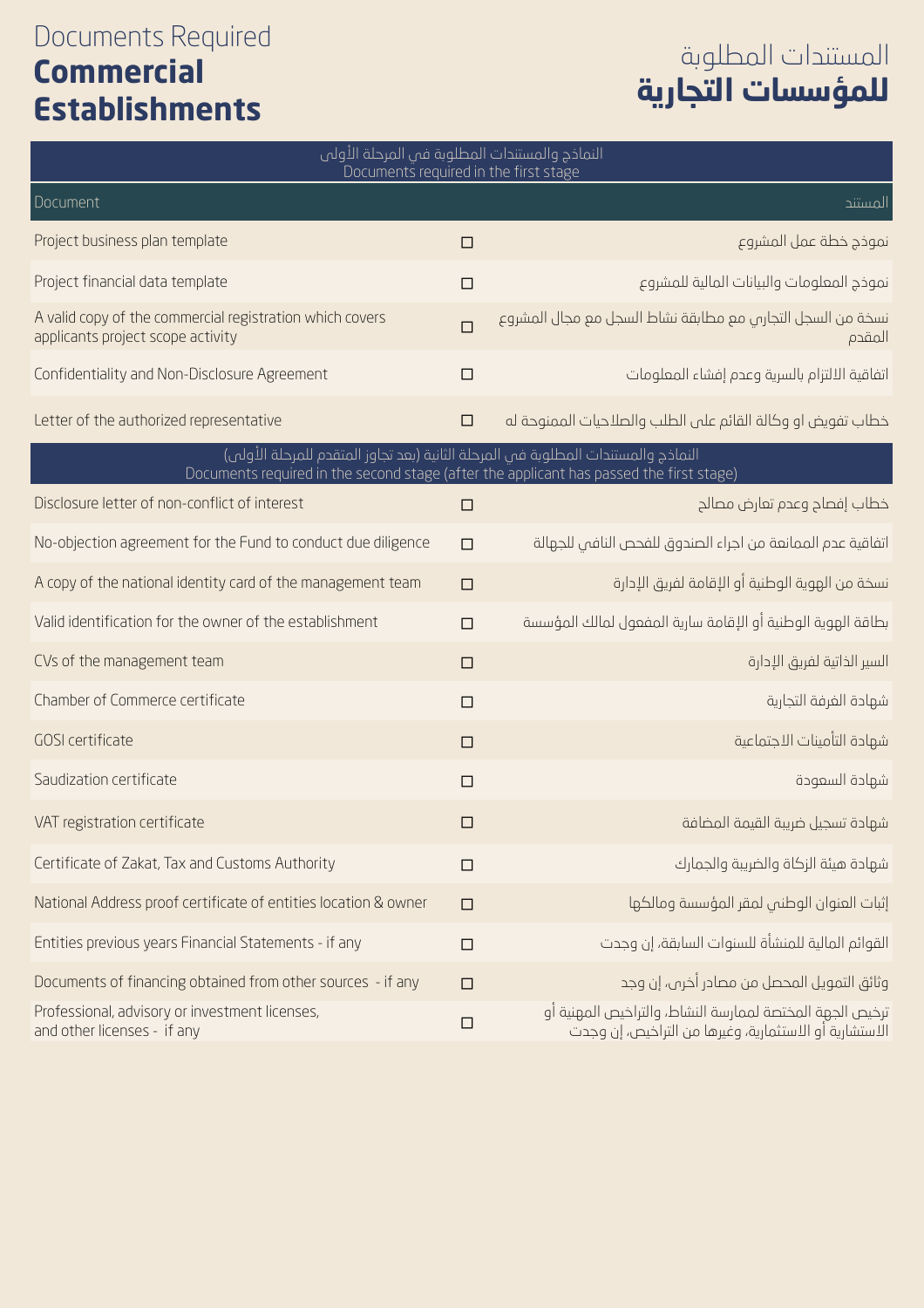#### Documents Required **Commercial Companies**

## المستندات المطلوبة **للشركات التجا34ة**

| النماذج والمستندات المطلوبة فى المرحلة الأولى<br>Documents required in the first stage                                                                                       |        |                                                                                                                    |  |  |  |
|------------------------------------------------------------------------------------------------------------------------------------------------------------------------------|--------|--------------------------------------------------------------------------------------------------------------------|--|--|--|
| Document                                                                                                                                                                     |        | المستند                                                                                                            |  |  |  |
| Project business plan template                                                                                                                                               | $\Box$ | نموذج خطة عمل المشروع                                                                                              |  |  |  |
| Project financial data template                                                                                                                                              | □      | نموذج المعلومات والبيانات المالية للمشروع                                                                          |  |  |  |
| A valid copy of the commercial registration which covers<br>applicants project scope activity                                                                                | $\Box$ | نسخة من السجل التجارس مع مطابقة نشاط السجل<br>مع مجال المشروع المقدم                                               |  |  |  |
| Confidentiality and Non-Disclosure Agreement                                                                                                                                 | $\Box$ | اتفاقية الالتزام بالسرية وعدم إفشاء المعلومات                                                                      |  |  |  |
| Letter of the authorized representative                                                                                                                                      | $\Box$ | خطاب تفويض او وكالة القائم على الطلب والصلاحيات الممنوحة له                                                        |  |  |  |
| النماذج والمستندات المطلوبة في المرحلة الثانية (بعد تجاوز المتقدم للمرحلة الأولى)<br>Documents required in the second stage (after the applicant has passed the first stage) |        |                                                                                                                    |  |  |  |
| Disclosure letter of non-conflict of interest                                                                                                                                | $\Box$ | خطاب إفصاح وعدم تعارض مصالح                                                                                        |  |  |  |
| No-objection agreement for the Fund to conduct due diligence                                                                                                                 | $\Box$ | اتفاقية عدم الممانعة من اجراء الصندوق للفحص النافي للجهالة                                                         |  |  |  |
| A copy of the national identity card of the management team                                                                                                                  | $\Box$ | نسخة من الموية الوطنية أو الإقامة لفريق الإدارة                                                                    |  |  |  |
| Valid identification for the owner of the establishment                                                                                                                      | $\Box$ | بطاقة الهوية الوطنية أو الإقامة سارية المفعول لمالك المؤسسة                                                        |  |  |  |
| CVs of the management team                                                                                                                                                   | $\Box$ | السير الذاتية لفريق الإدارة                                                                                        |  |  |  |
| Chamber of Commerce certificate                                                                                                                                              | $\Box$ | شهادة الغرفة التجارية                                                                                              |  |  |  |
| GOSI certificate                                                                                                                                                             | $\Box$ | شهادة التأمينات الاجتماعية                                                                                         |  |  |  |
| Saudization certificate                                                                                                                                                      | $\Box$ | شهادة السعودة                                                                                                      |  |  |  |
| VAT registration certificate                                                                                                                                                 | $\Box$ | شهادة تسجيل ضريبة القيمة المضافة                                                                                   |  |  |  |
| Certificate of Zakat, Tax and Customs Authority                                                                                                                              | $\Box$ | شهادة هيئة الزكاة والضريبة والجمارك                                                                                |  |  |  |
| National Address proof certificate of entities location & owner                                                                                                              | $\Box$ | إثبات العنوان الوطنى لمقر المؤسسة ومالكها                                                                          |  |  |  |
| Entities previous years Financial Statements - if any                                                                                                                        | $\Box$ | القوائم المالية للمنشأة للسنوات السابقة، إن وجدت                                                                   |  |  |  |
| Documents of financing obtained from other sources - if any                                                                                                                  | $\Box$ | وثائق التمويل المحصل من مصادر أخرى، إن وجد                                                                         |  |  |  |
| Professional, advisory or investment licenses, and other licenses - if any                                                                                                   | $\Box$ | ترخيص الجهة المختصة لممارسة النشاط، والتراخيص المهنية أو<br>الاستشارية أو الاستثمارية، وغيرها من التراخيص، إن وجدت |  |  |  |
| A copy of his national identity and data of the<br>authorized signatory and the powers granted to him                                                                        | $\Box$ | بيانات المفوض بالتوقيم ونسخة من الهوية الوطنية أو<br>الإقامة له، والصلاحيات الممنوحة له                            |  |  |  |
| A copy of the national identity card of the board members and the CEO                                                                                                        | $\Box$ | نسخة من الموية الوطنية أو الإقامة للمفوض<br>بالتوقيع مع ذكر الصلاحيات الممنوحة                                     |  |  |  |
| A copy of the Article of Association and all annexes and amendments                                                                                                          | $\Box$ | نسخة من عقد التأسيس وجميع ملاحقة وتعديلاته                                                                         |  |  |  |
| The latest copy of the articles of association<br>(if it is a joint stock company)                                                                                           | $\Box$ | أحدث نسخة من النظام الأساس (إذا كانت شركة مساهمة)                                                                  |  |  |  |
| Ministry of Investment license (if it is a foreign company)                                                                                                                  | $\Box$ | ترخيص وزارة الاستثمار (إذا كانت شركة أجنبية)                                                                       |  |  |  |
| A copy of the decision issued to name the members of the Board of<br>Directors and the decision of the shareholders                                                          | $\Box$ | نسخة من القرار الصادر بتسمية أعضاء مجلس الإدارة وقرار المساهمين                                                    |  |  |  |
| A copy of the national identity card for the members of the Board of<br>Directors and the CEO                                                                                | $\Box$ | نسخة من الهوية الوطنية أو الإقامة لأعضاء مجلس الإدارة<br>وللرئيس التنفيذس أو المدير التنفيذس                       |  |  |  |
| A copy of the Board of Directors' decision approving<br>the use of the Fund's programs and products                                                                          | $\Box$ | نسخة من قرار مجلس الإدارة الخاص بالموافقة على<br>الاستفادة من برامج ومنتجات الصندوق                                |  |  |  |
| A list of the names of the company's owners and<br>a copy of the identity of each owner of the company                                                                       | $\Box$ | قائمة بأسماء ملاك الشركة ونسخة من هوية كل مالك للشركة                                                              |  |  |  |